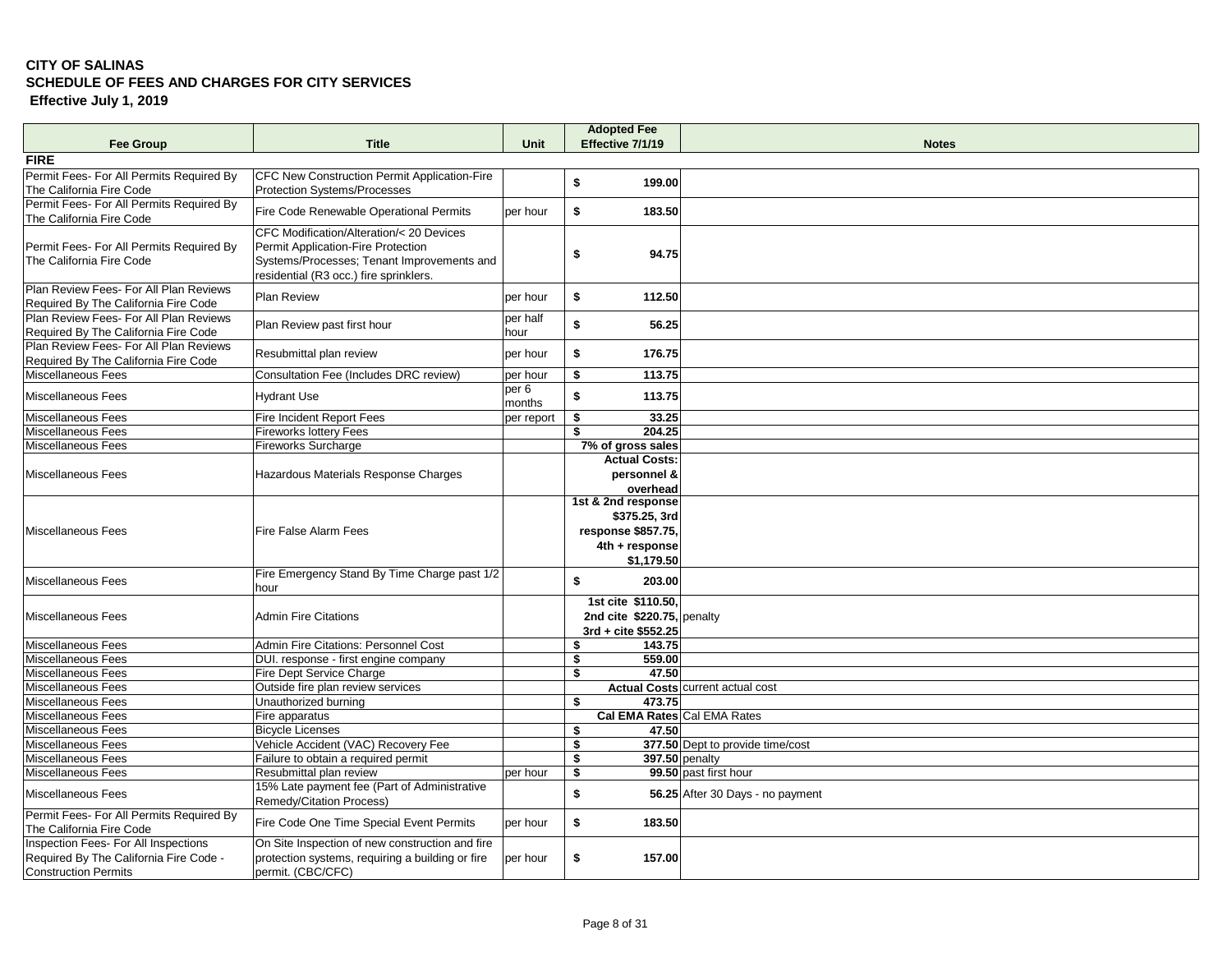## **CITY OF SALINAS SCHEDULE OF FEES AND CHARGES FOR CITY SERVICES Effective July 1, 2019**

| <b>Fee Group</b>                                                                                                             | <b>Title</b>                                                                                                                                                                                                                                                                                                                                                                                                                                                                                                                                                                                                                                                                                                                                | <b>Unit</b>                              | <b>Adopted Fee</b><br>Effective 7/1/19                                                                                                                                    | <b>Notes</b>                                                                                                           |
|------------------------------------------------------------------------------------------------------------------------------|---------------------------------------------------------------------------------------------------------------------------------------------------------------------------------------------------------------------------------------------------------------------------------------------------------------------------------------------------------------------------------------------------------------------------------------------------------------------------------------------------------------------------------------------------------------------------------------------------------------------------------------------------------------------------------------------------------------------------------------------|------------------------------------------|---------------------------------------------------------------------------------------------------------------------------------------------------------------------------|------------------------------------------------------------------------------------------------------------------------|
| Inspection Fees- For All Inspections<br>Required By The California Fire Code -<br><b>Operational Permits</b>                 | On Site Inspection of existing occupancies and<br>operations requiring a fire permit. (CFC)                                                                                                                                                                                                                                                                                                                                                                                                                                                                                                                                                                                                                                                 | per hour                                 | \$<br>157.00                                                                                                                                                              |                                                                                                                        |
| Inspection Fees- For All Inspections<br>Required By The California Fire Code -<br><b>Special Event Permits</b>               | On Site Inspection of special event occupancies<br>and operations requiring a fire permit. (CFC)                                                                                                                                                                                                                                                                                                                                                                                                                                                                                                                                                                                                                                            | per hour                                 | \$<br>157.00                                                                                                                                                              |                                                                                                                        |
| Inspection Fees- For All Inspections<br>Required By Health and Safety Codes.<br>(State Mandated)                             | On Site Inspection of occupancy required by<br>Health and Safety Code or State Mandated.<br>Includes but limited to: DSA, OSHPD, CCL,<br>County Building.                                                                                                                                                                                                                                                                                                                                                                                                                                                                                                                                                                                   | lper hour                                | \$<br>157.00                                                                                                                                                              |                                                                                                                        |
| Miscellaneous Fees-Emergency Response<br>Reimbursement                                                                       | Reimbursement from responsible individuals for<br>the expenses of any emergency response<br>and/or enforcement action by the City of Salinas<br>to protect the public from fire or hazardous<br>substances and situations. (1) In accordance<br>with the Health and Safety Code Section 13000<br>et seq., an individual who acts negligently or in<br>violation of the law and thereby requires the<br>jurisdiction to provide an emergency response<br>to a danger posed by a fire or hazardous<br>substance shall be liable for reimbursement to<br>the agency for the costs incurred.                                                                                                                                                    | per hour                                 | \$ 659.50 min. 2 hours                                                                                                                                                    |                                                                                                                        |
| Miscellaneous Fees-Emergency Response<br>Reimbursement                                                                       | Reimbursement from responsible individuals for<br>the expenses of any emergency response<br>and/or enforcement action by the City of Salinas<br>to protect the public from fire or hazardous<br>substances and situations. (1) In accordance<br>with Government Code Sections 53150 through<br>53158, any individual who is under the influence<br>of an alcoholic beverage or any drug or the<br>combined influence of an alcoholic beverage or<br>any drug, and whose negligent operation of a<br>motor vehicle, boat or vessel or civil aircraft<br>caused by that influence proximately causes<br>any incident and thereby requires the agency to<br>provide an emergency response shall reimburse<br>the agency for the cost incurred. | per hour                                 | \$659.50 min 2 hours                                                                                                                                                      |                                                                                                                        |
| Permit Fee- In-Building Public Safety Radio<br>Coverage per California Fire Code (CFC)                                       | CFC in-building public safety communications<br>radio coverage - Commercial new construction / per sq. ft.<br>tenant Improvements                                                                                                                                                                                                                                                                                                                                                                                                                                                                                                                                                                                                           |                                          | \$0.65/sq ft.                                                                                                                                                             |                                                                                                                        |
| Inspection Fees- For All Inspections<br>Required By The California Fire Code -<br><b>Business &amp; Assembly Occupancies</b> | On Site Inspection of existing occupancies and<br>operations requiring a fire permit and/or<br>business license (CFC)                                                                                                                                                                                                                                                                                                                                                                                                                                                                                                                                                                                                                       | Annual-per<br>total<br>square<br>footage | 0 - 1,000 \$183.50 /<br>$1,001 - 5,000$<br>\$259.75 / 5,001-<br>10,000 \$325.25 /<br>10,001-12,000<br>\$390.75 / 12,001-<br>50,000 \$456.00 /<br>50,001 and ><br>\$520 50 | 1st reinspection included if violations are corrected. 2nd & subsequent reinspections @ 50% of<br>original inspection. |